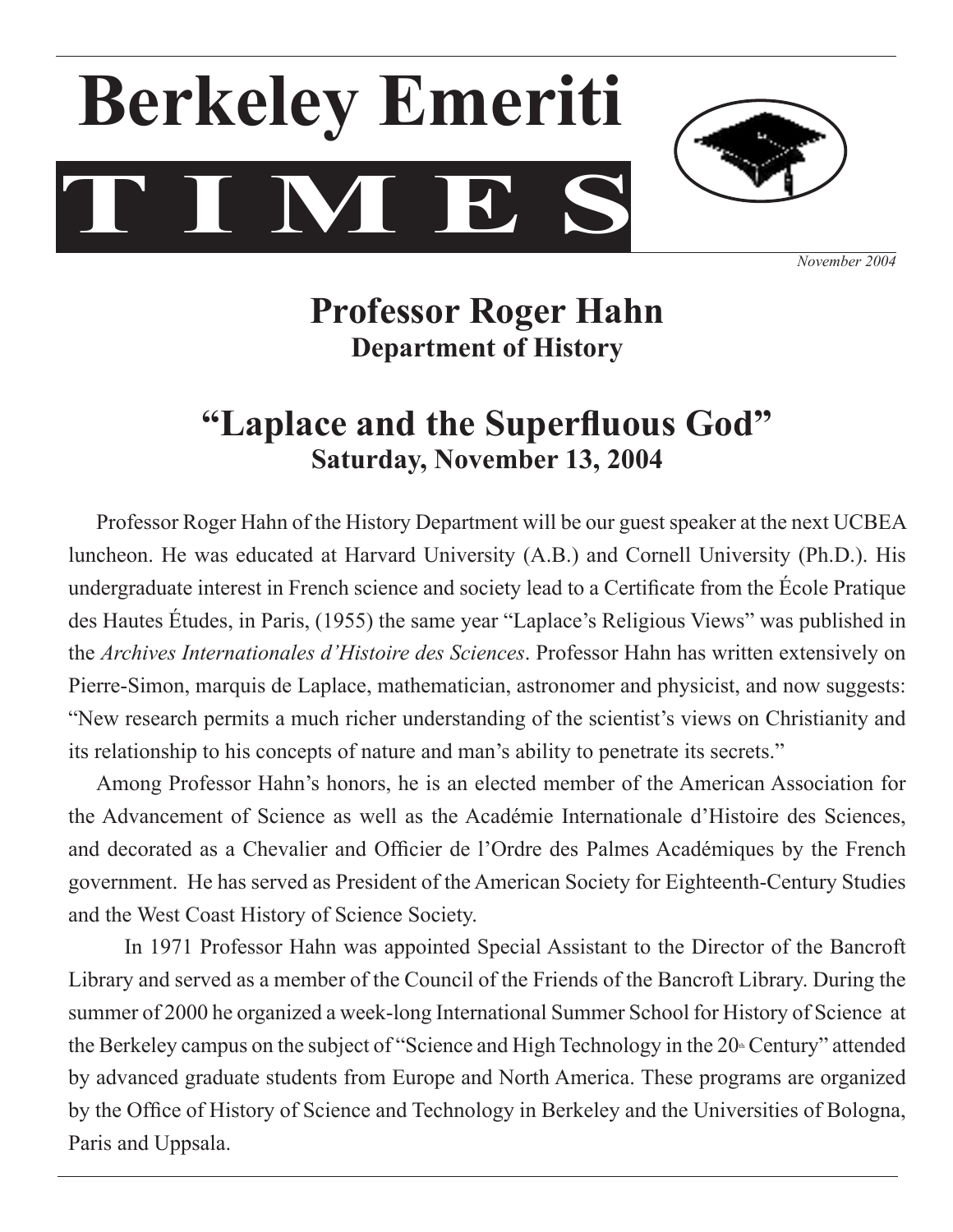#### **UCB EMERITI ASSOCIATION EXECUTIVE COMMITTEE**

#### **2004-2005**

**President** Paola Timiras

**First Vice President** George Leitmann

**Second Vice President** Louise George Clubb

> **Treasurer**  Gordon Tyndall **Secretary**  Errol Mauchlan

**Emeriti Times Editor** Claude Babcock

**Members at Large** Paul Mishkin Karl Pister Larry Waldron

**Stewards** Betty Carpenter Sue Cork Mary Dee Vermeulen

**Mailing Address** UC Berkeley Emeriti Association 2 Boalt Hall, # 7200 Berkeley, CA 94720-7200

#### **UCB Retirement Center**

Shelley Glazer, Executive Director 510/642-5461 sdg@berkeley.edu

André S. Porter, Administrative Specialist asporter@berkeley.edu

| Office                                | <b>UCB Retirement Center</b><br>2 Boalt Hall, #7200<br>Berkeley, CA 94720-7200 |
|---------------------------------------|--------------------------------------------------------------------------------|
| Hours                                 | Monday – Friday<br>$8:30$ am $-4:30$ pm<br>Closed Noon-1 pm                    |
| Telephone<br>Fax<br>Web site<br>Email | 510/642-5461<br>510/643-1460<br>thecenter.berkeley.edu<br>emeriti@berkeley.edu |



Published before each meeting of the UC Berkeley Emeriti Association: To provide closer networking for members with meeting announcements, meeting reviews, executive committee actions, pertinent campus news, and to reach out to members who cannot attend the meetings. Editor: Claude Babcock Phone: 510/848-3368 Email: cbabcock@berkeley.edu

# **A Rising Class Vs. a Priestly Class: Early Church-State Separation**

At the UCBEA luncheon on September 18th, 2004, Professor Emeritus Stephen P.L. Diliberto of the Department of Mathematics, using modern sociological and demographic methods, presented a study of the Jewish captivity in Babylon and return to Judea. He noted that while previous studies of Biblical events focused on priests, armies, prophets and zealots, he wished to introduce a new player in Biblical history - the middle class. His analysis required two bold assumptions: Biblical population figures are reliable, and the sociology of today applies to events that occurred more than 2000 years ago.

The Jews were deported to Babylon in 597 B.C., and were freed to return to Judea by King Cyrus of Persia in 538 B.C. Professor Diliberto's analysis concludes that about 75 per cent of the Jewish population elected to remain in Babylon rather than return. Furthermore, his examination of the age structure of the returning population indicates that it had a preponderance of priests, and, therefore, lacked a taxable population sufficient to maintain a large priesthood. During Babylonian captivity the social status of many of the Jews had improved greatly, some of them rising from slavery to respected positions and even becoming slave owners themselves. (A rising middle class?) To return to Judea where they would be heavily taxed and subject to a priestdominated society was not a favorable prospect.

Clues to this early class conflict are in the Bible. Professor Diliberto described the Old Testament as a loose-leaf notebook in which text once entered and declared sacred could never be removed or changed, but new blocks of text could be inserted. With knowledge of ancient Hebrew it is possible to sort out the inserts, confront conflicting accounts, and detect the tensions of the crisis occasioned by the divided population.

Professor Diliberto describes this struggle as the Jewish Rebellion of 537-432 B.C. and believes that it is history's first instance of churchstate separation, a continuing issue.

## **Membership Dues Reminder**

It's dues time again. Dues are \$10 a year and can be paid by a check made out to the UCB Emeriti Association and mailed to the Association at 2 Boalt Hall #7200, Berkeley, CA 94720-7200. If you contribute an amount in addition to the dues payment, please indicate this on your check.

If you are not sure of your current dues status, remember the last year for which dues have been paid can be found above your name on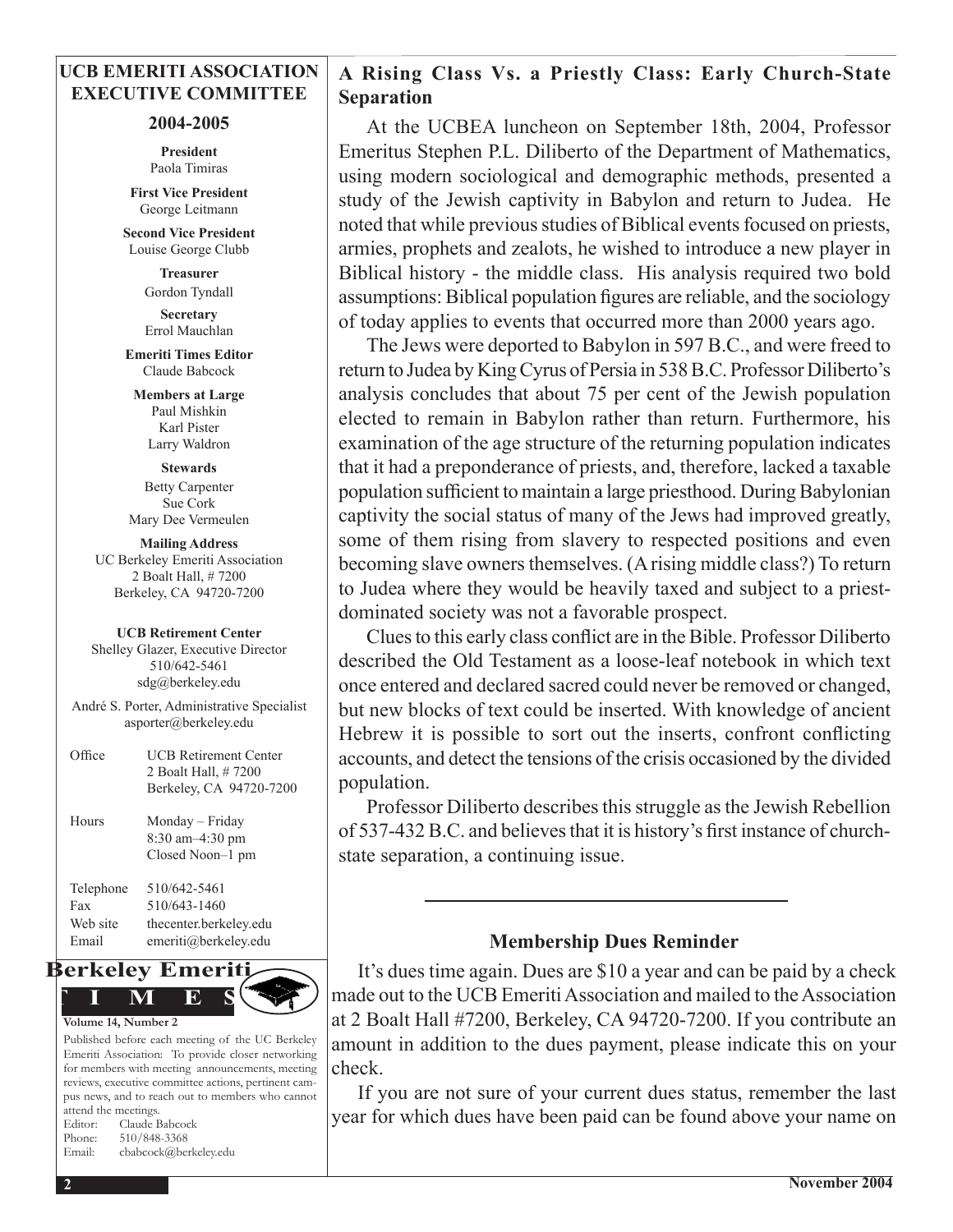## **What Have you Done for Yourself lately?**

## **Berkeley - Distinguished Emeriti Award**

A year ago Professor Paola Timiras was guest speaker at our regular luncheon meeting. The recorder summarized her remarks: "Appreciate the great cultural achievement of your increased years of life over that of your ancestors; avoid wars; take heart from the fact that your brain cells have powers of regeneration; exercise your body and brain; accept moderate stress as beneficial. Learn some new songs!"

In response to last month's plea for Satisfactory Services, I received a suggestion from long-time respondent, Juanita Neilands who wrote "…about a great yoga class for seniors. I have attended for several years and found an improvement in my balance and flexibility." (This class is taught on Wednesday, 11:30 am to 1 pm at the Julia Morgan Center, 2640 College Ave., by Herta Weinstein, a retired physician.)

For those of us who have seen Alzheimer's in our families, there is a constant irritant on the edge of our consciousness which makes every "senior moment" portend something worse. A list of suggestions which might reduce the risk of Alzheimer's includes:

- $\sqrt{\ }$  Exercise. (Walking requires no special equipment, except you may wish to buy a pedometer to count 7500 steps each day.)
- $\sqrt{\ }$  Check your cholesterol.
- √ Check your blood pressure every two years, and get it under control if it's high. Today140 is considered high replacing the former 160.
- √ Take an NSAID (Nonsteroidal Anti-Inflammatory Drug) such as aspirin or ibuprofen regularly.
- $\sqrt{\ }$  Moderate your alcohol intake one or two drinks per day.
- $\sqrt{\ }$  Eat a healthy diet rich in B vitamins, folic acid and antioxidants.

(These suggestions are from the *Wellness Letter ). Claude Babcock*

Professor Emeritus George Leitmann from the Department of Mechanical Engineering and Associate Dean for International Programs in the School of Engineering will receive the Distinguished Emeriti of the Year award on November 13 at the Emeriti luncheon. In his nomination letter, Professor A. Richard Newton, Dean of the College of Engineering, recalls how Professor Leitmann joined the UCB faculty in 1957. Since then he has received numerous awards at the local and international levels. His research, which combines expertise in Engineering, Physics and Mathematics, continues to result in numerous publications and mentoring of graduate students. Professor Leitmann has provided an extraordinary service to his department and school throughout his academic career and continues to do so. To Professor Leitmann our congratulations and best wishes for continuing academic contributions. *Paola Timiras*

# **Update from the Council of University of California Emeriti Associations (CUCEA)**

No major changes in health benefits are expected for the coming 2005 year. The Council of University of California EmeritiAssociations(CUCEA) together with the Council of University of California Retirement Associations (CUCRA) met on the Davis Campus, October 7, 2004. Discussion included a presentation by UC Treasurer David Russ who summarized the UC current investment performance relatively steady despite the many market fluctuations. It also included a report by Judy Boyette and Michele French from the Human Resources and Benefits Office who indicated that most retirees will not see an increase in their 2005 medical plan rates, and there will not be major benefit changes. UC also will continue to pay the entire cost of dental and vision insurance for employees. Present for the UCBEA were Louise E. Taylor (UCB representative), Paola S. Timiras and George Leitmann (UCBEA president and vicepresident, respectively).